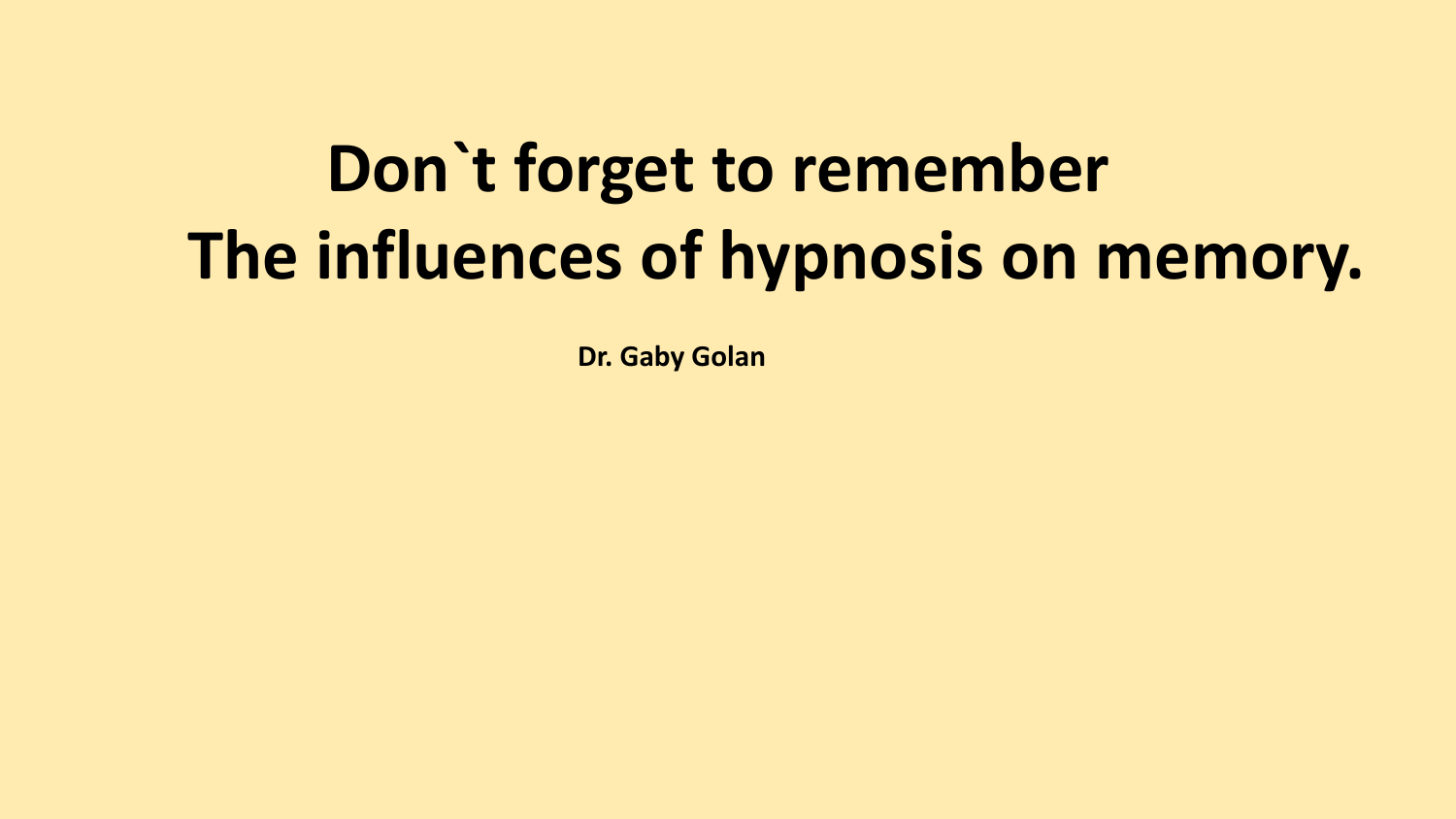## **Memory Definitions**

"The ability to keep in the consciousness events from the past"

"Memory is the process in which information is encoded, stored, and retrieved."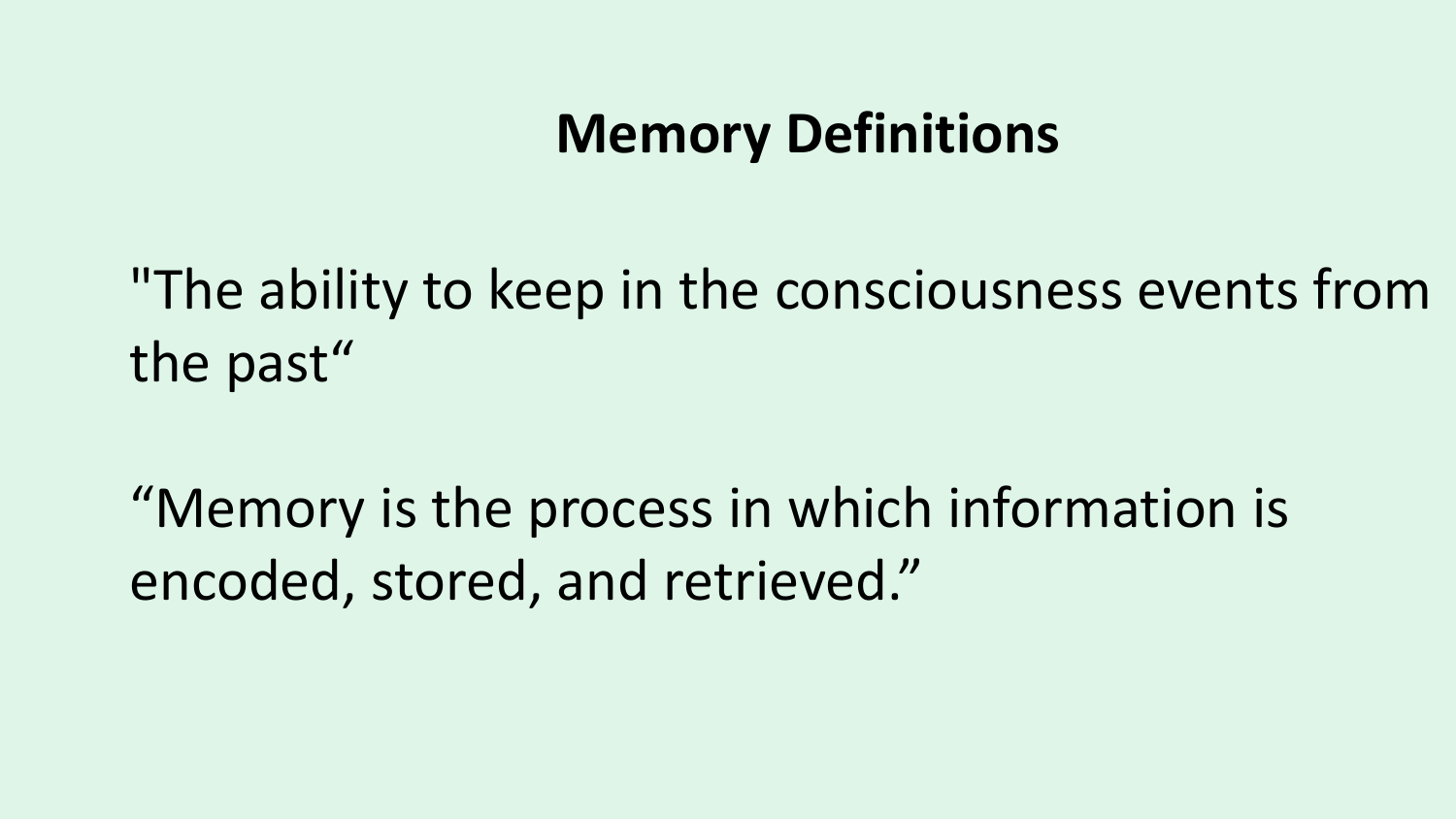#### **The 3 stages of the memory process:**

Encoding

Storage

Retrieval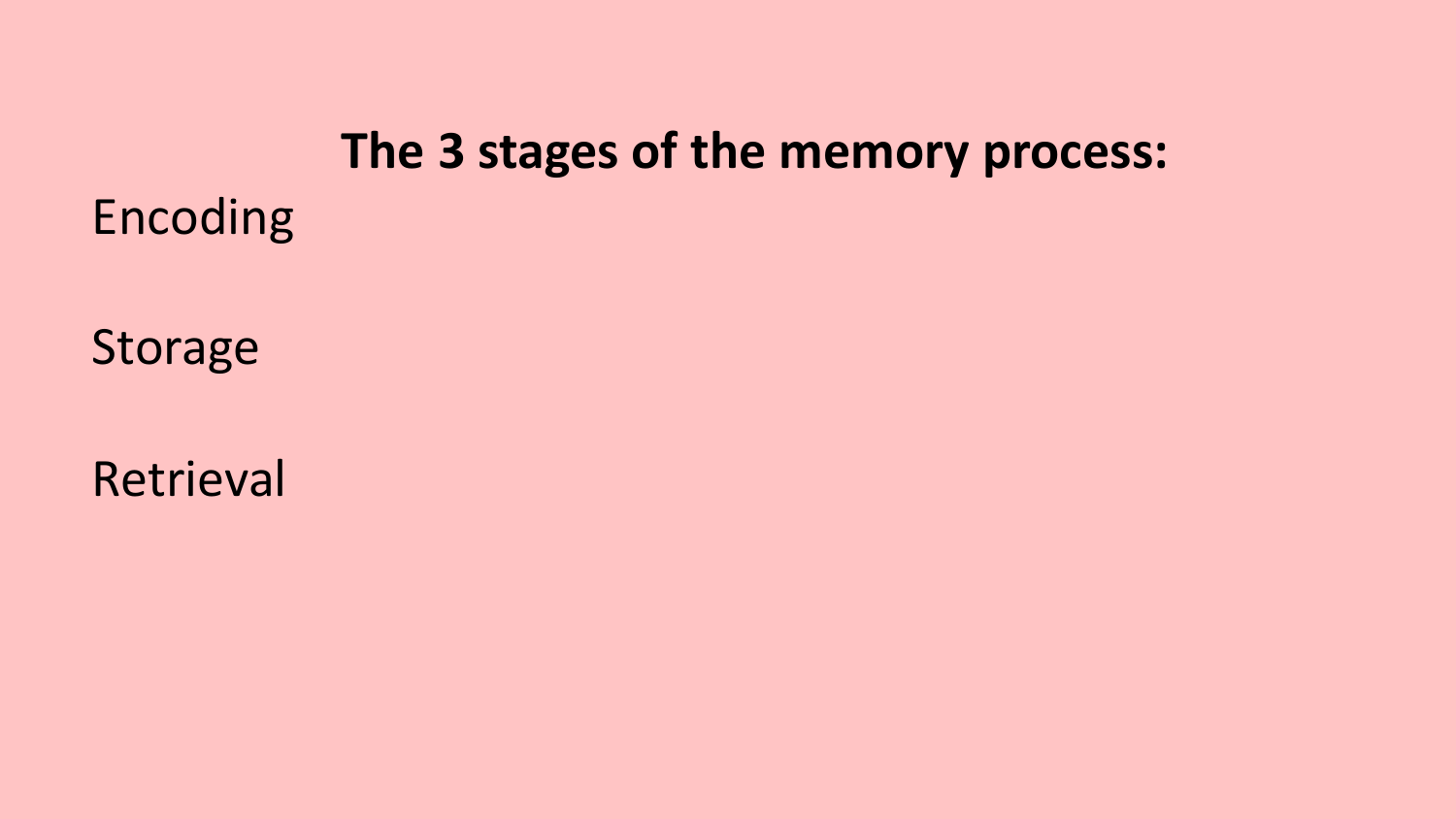**Encoding** - At this stage, traces of experiences transfer into memory.

- The encoding process is not automatic and needs cognitive effort action.
- The Encoding process works according to two principles: **Elaboration** Principle – The ability of recall an event increases if the event is connected to knowledge that exists before the event.

**Organization Principle** – The ability of recall Increases if the event events at the time of encoding is connected to other events at the time of encoding.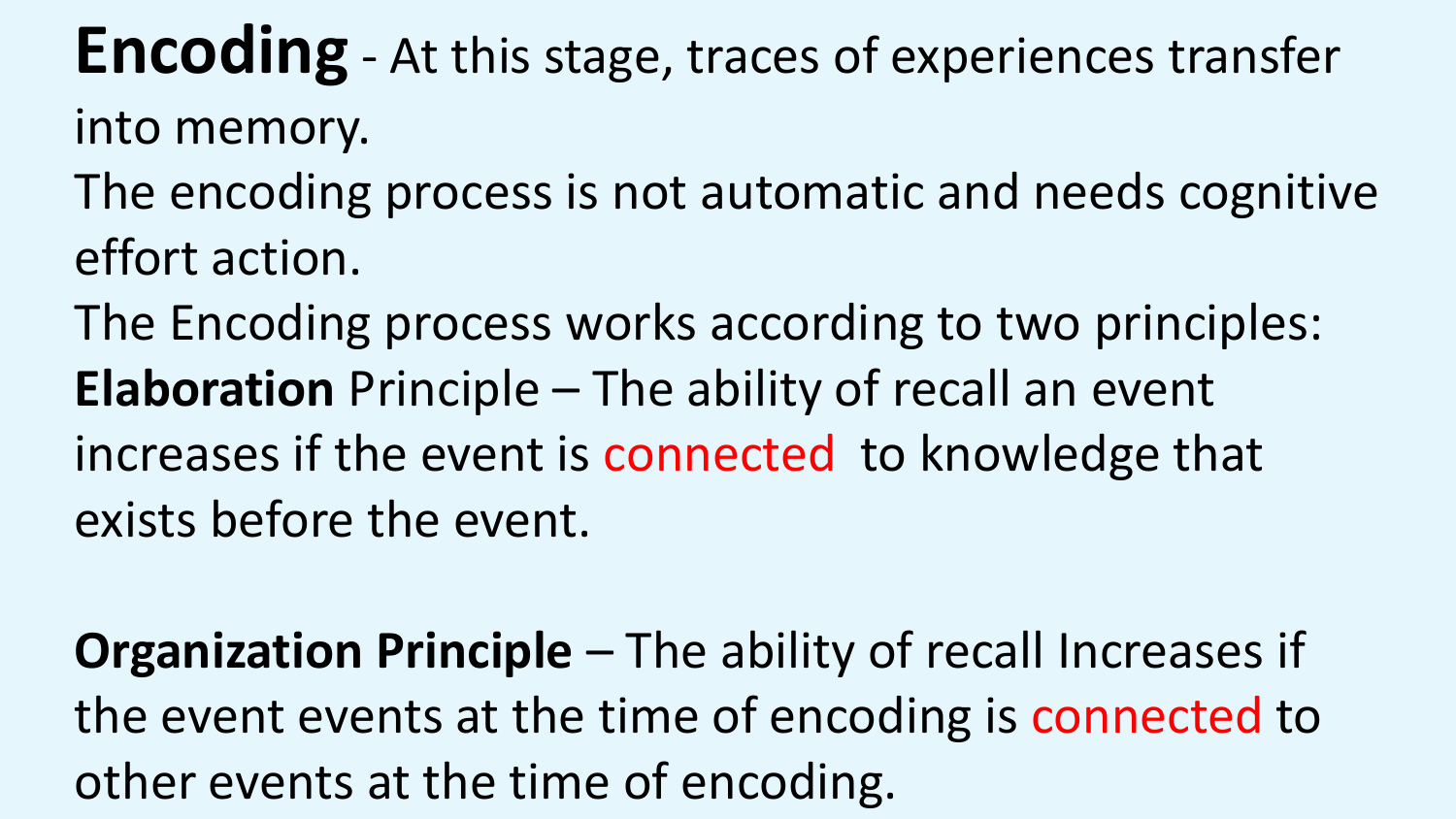2. **Storage** - Process when the memory encoded traces stay available for time period.

Events and information that were encoded and stored tend to fade over time.

3. **Retrieval** – Process of retrieving the was encoded and stored and bringing it to awareness.

Time dependency principle – the ability to recall and retrieve facts decreases as a factor of the time passed between the encoding and the retrieval.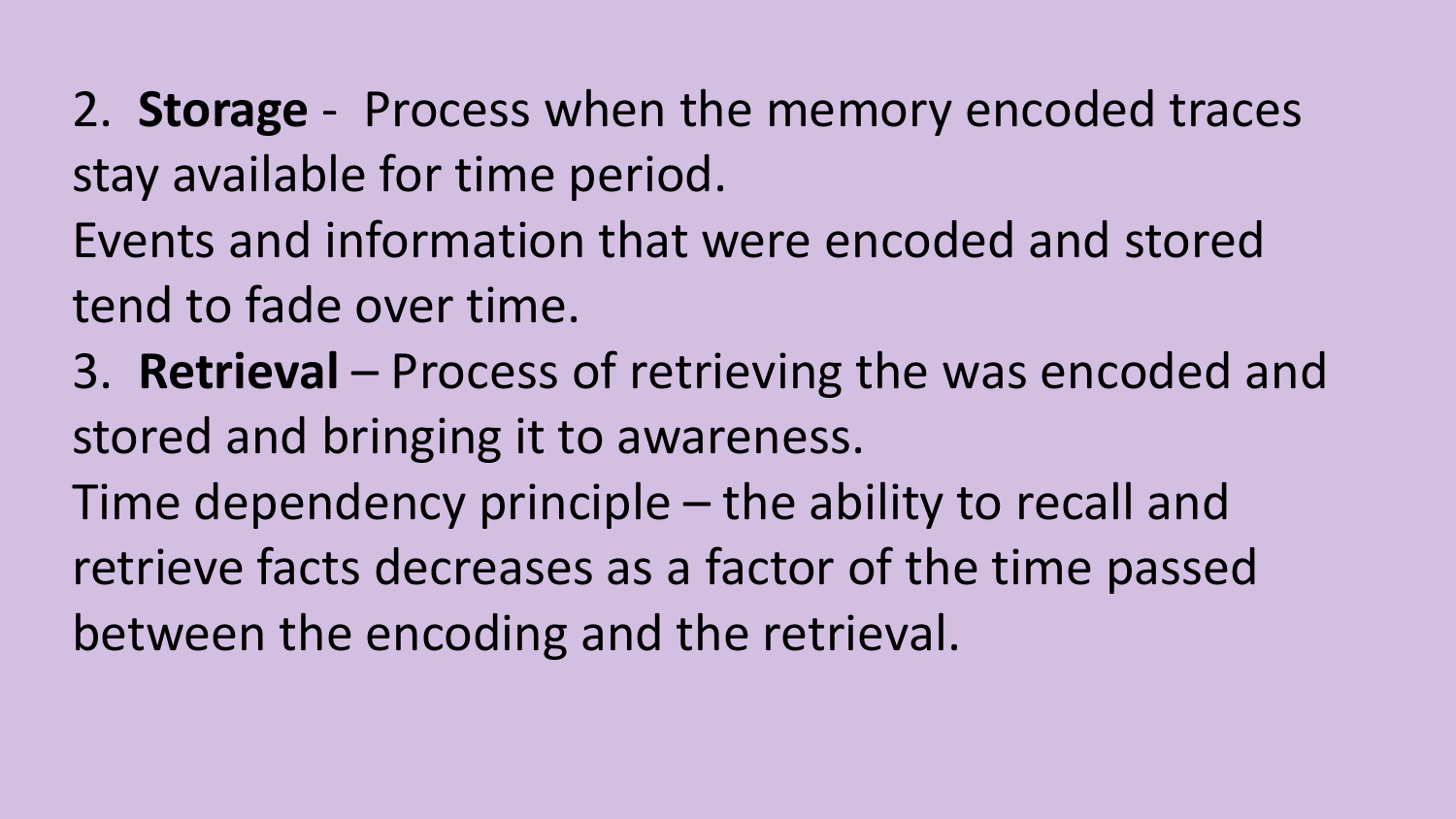## **Schematic Processing Principle**

The ability to retrieve an event from the past increases when the event meets our expectations and beliefs about the event. Despite this, we will remember and event well if it was very unusual.

# **Reconstruction Principle**

A memory of an event reflects a mix of information retrieved from specific traces that were encoded during the event, combined with knowledge, expectations & beliefs, which originate from other sources.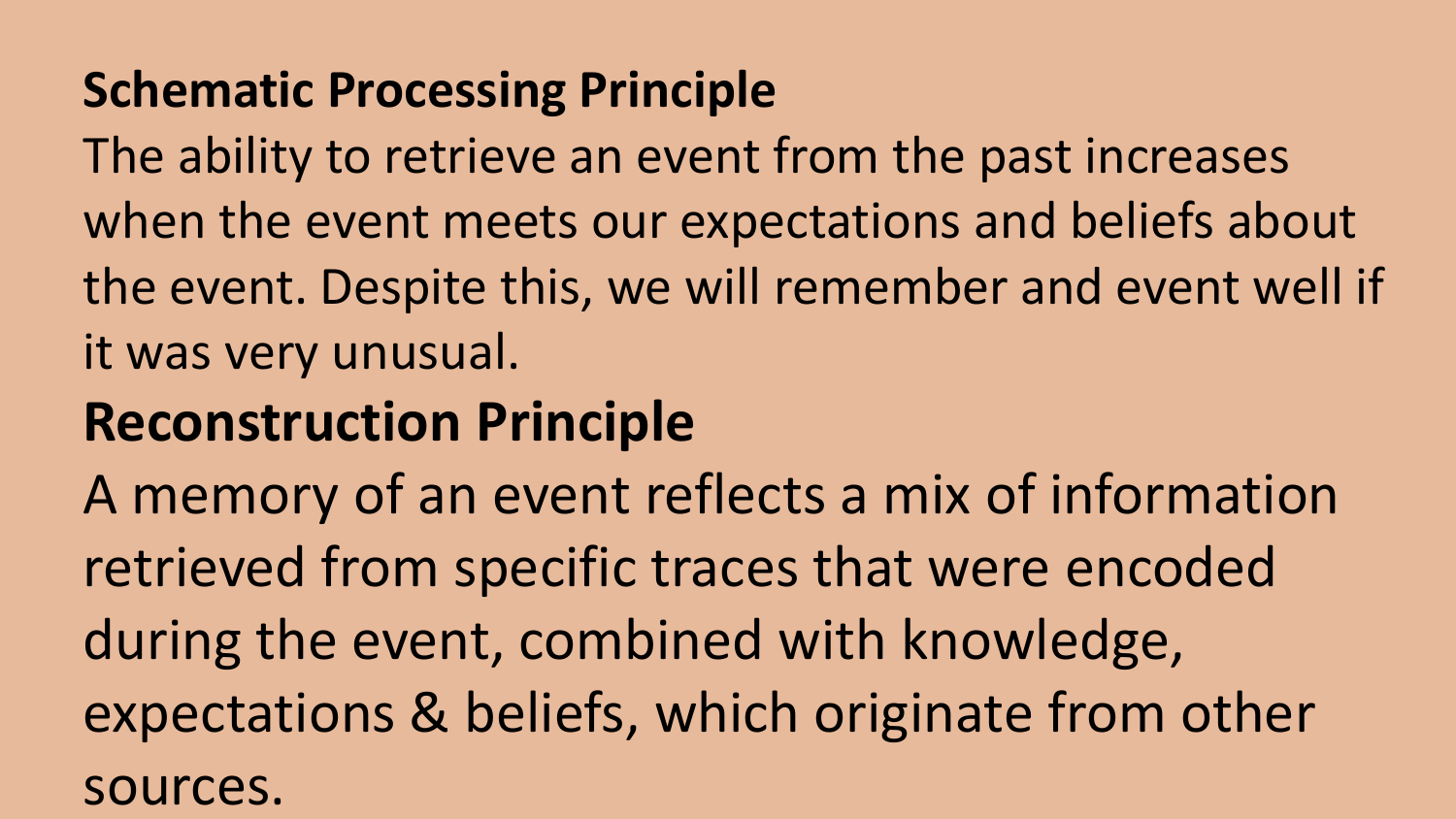**Memory types** Explicit (declarative) - the ability of consciously memorizing facts and details.

Implicit Memory (procedural) - behavioral experience knowledge without being aware of remembering (like bicycle riding or panic attack when hearing a siren)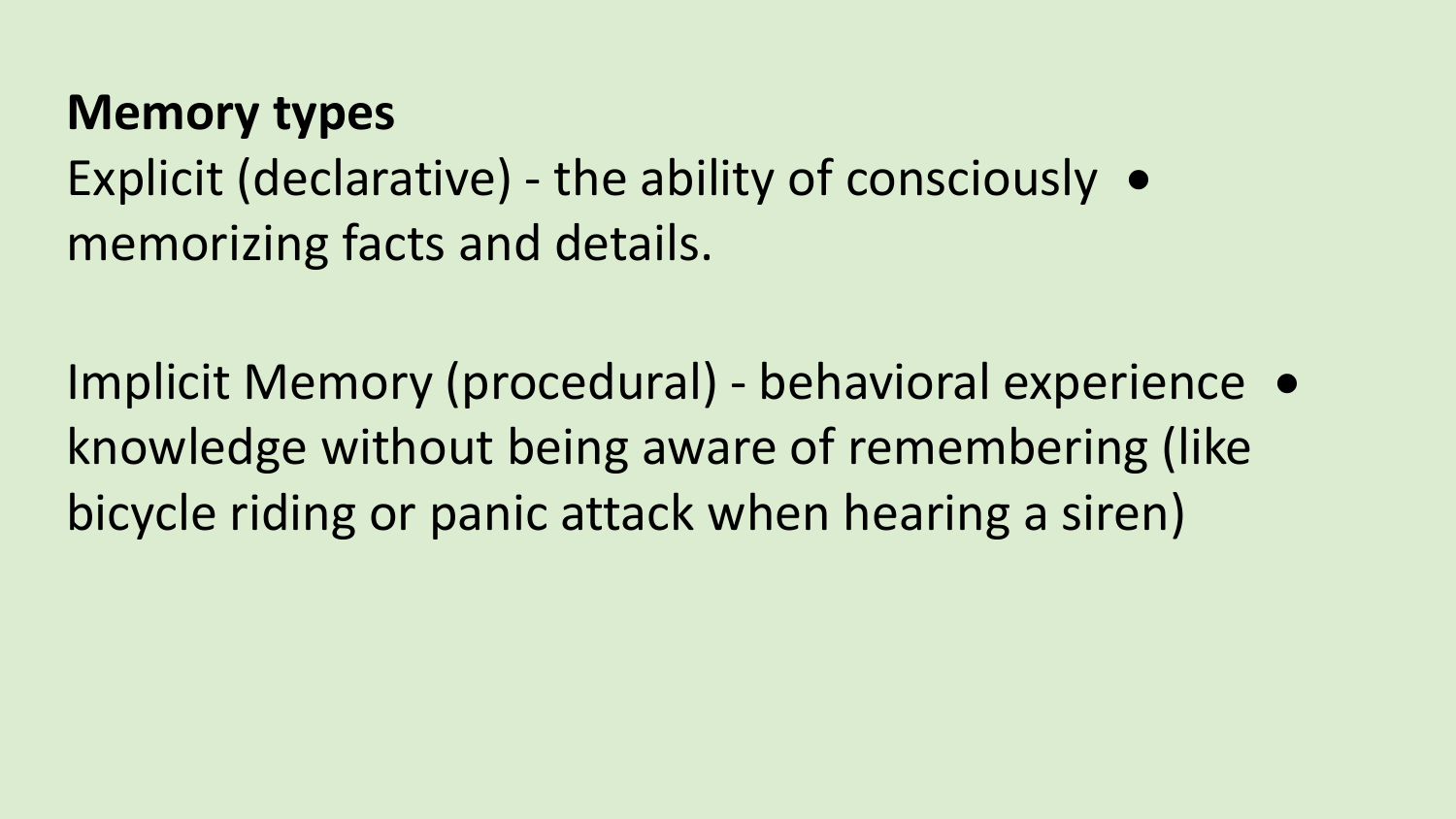#### **Factors that Influence the Memory**

Emotional state

Emotional stimulus that happen during the event

The setting

Expectations

Stress level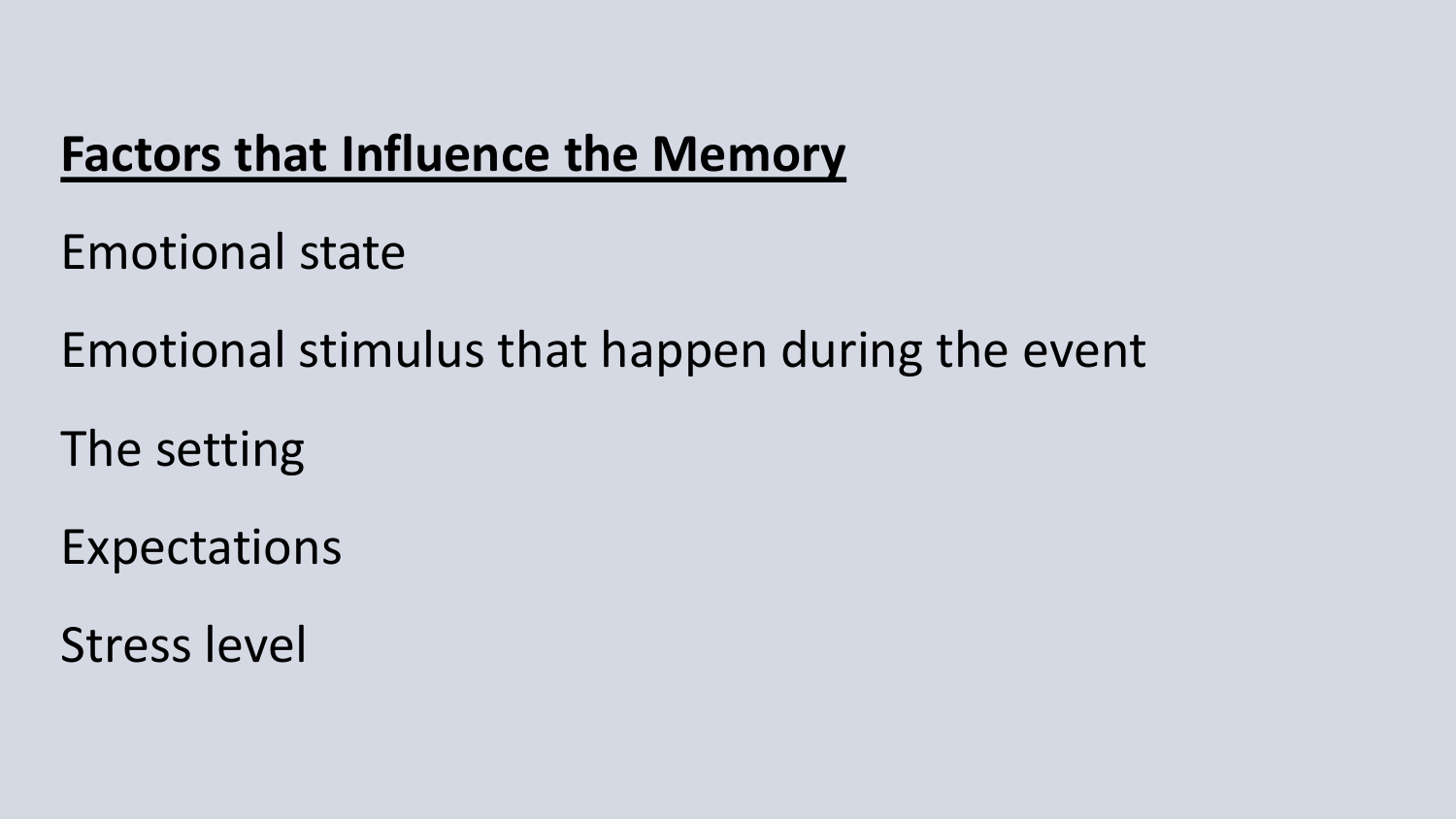**Some principles of memory retrieval:**  The model of a computer memory chip or video recording is wrong.

We reconstruct the memory.

We can't differentiate between true or false memory.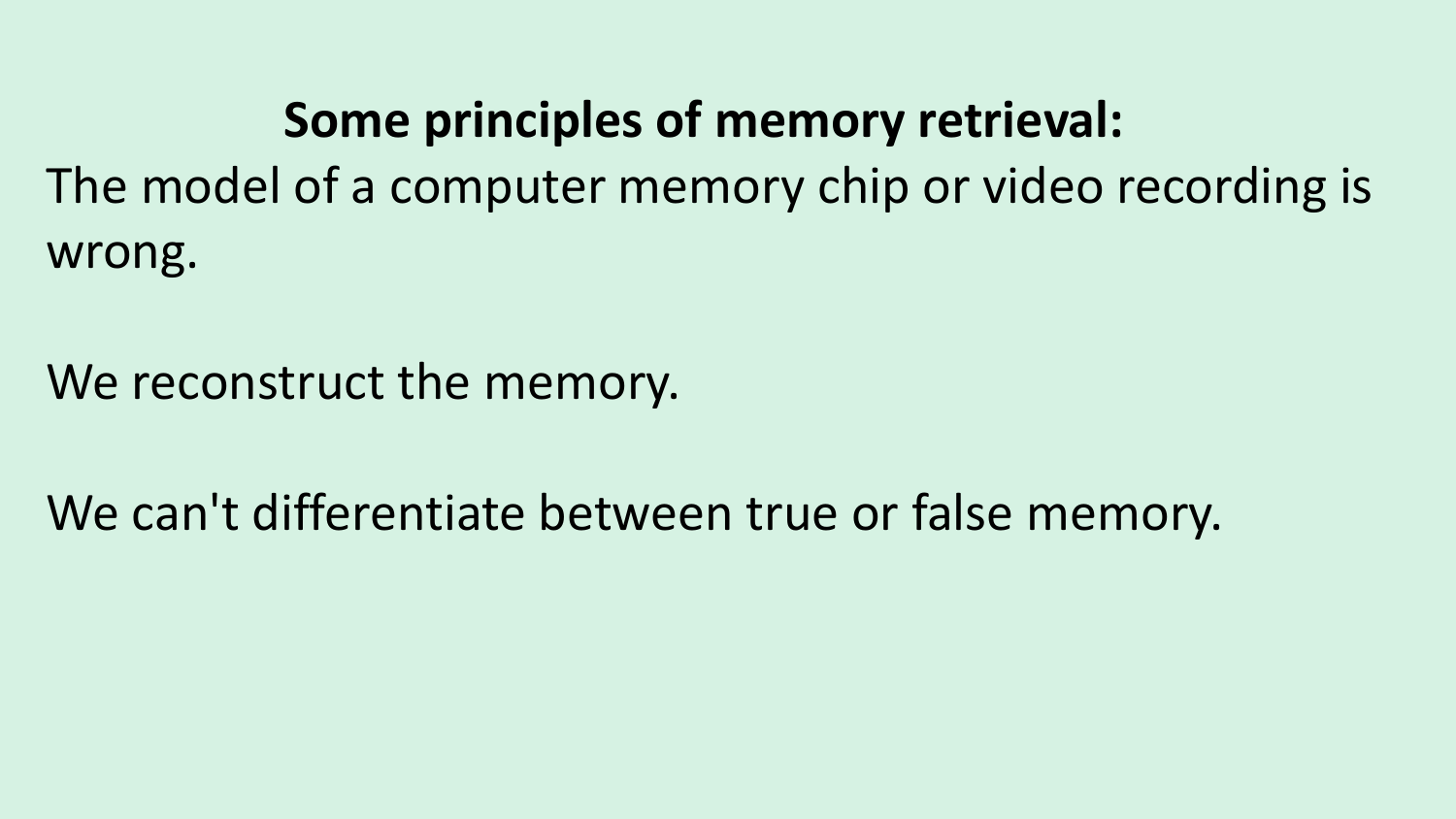There is a problem with applying laboratory research outcomes to the clinic due to the differences of stress and emotional levels that influences the memory.

Rape victims remember more relevant details then robbery victims, but less peripheral details then eyewitnesses.

There is tendency to fill in gaps in memory by confabulations, and distort information.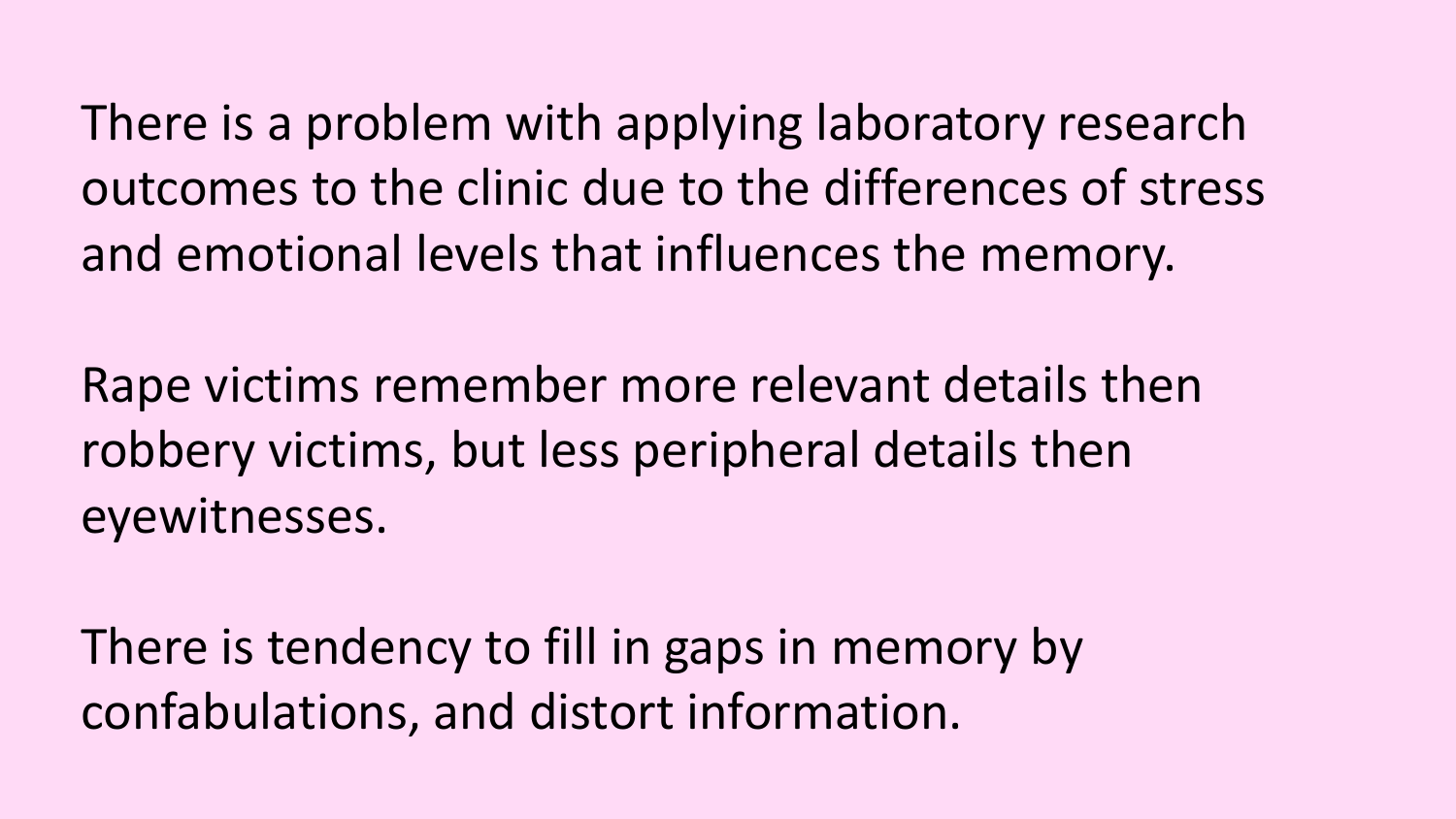#### **There are 2 types of mistakes:**

*False negative errors* – When the patient can't remember due to suppression or dissociation

*False positive errors* - When the patient remembers a fact that didn't exist in reality – pseudo-memory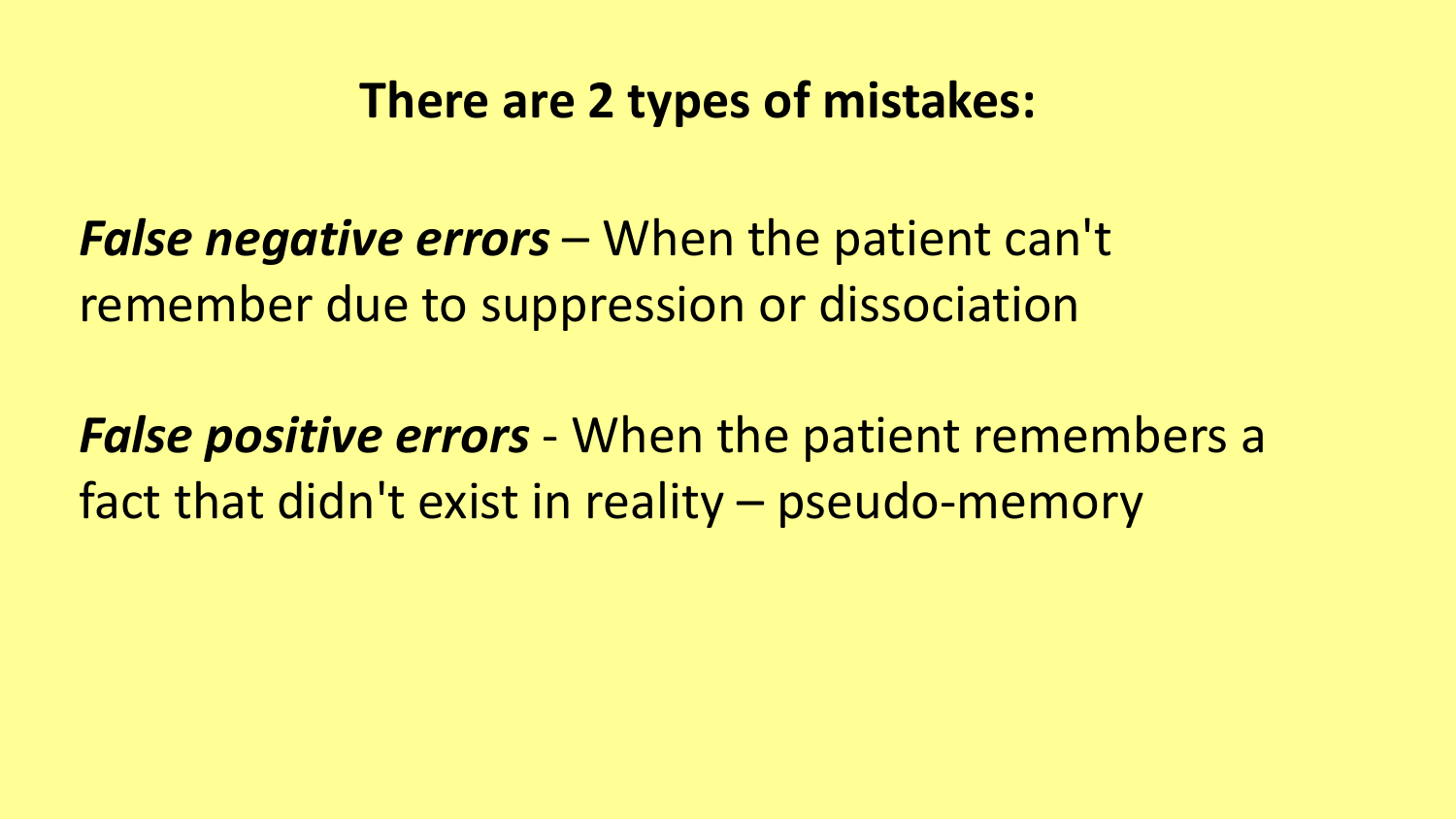# **Hypnosis and Memory**

We can use hypnosis in order to:

- Enhance memory Hypermnesia
- Reduce or fade out a memory Amnesia
- Change memory Phramnsia, Implant memory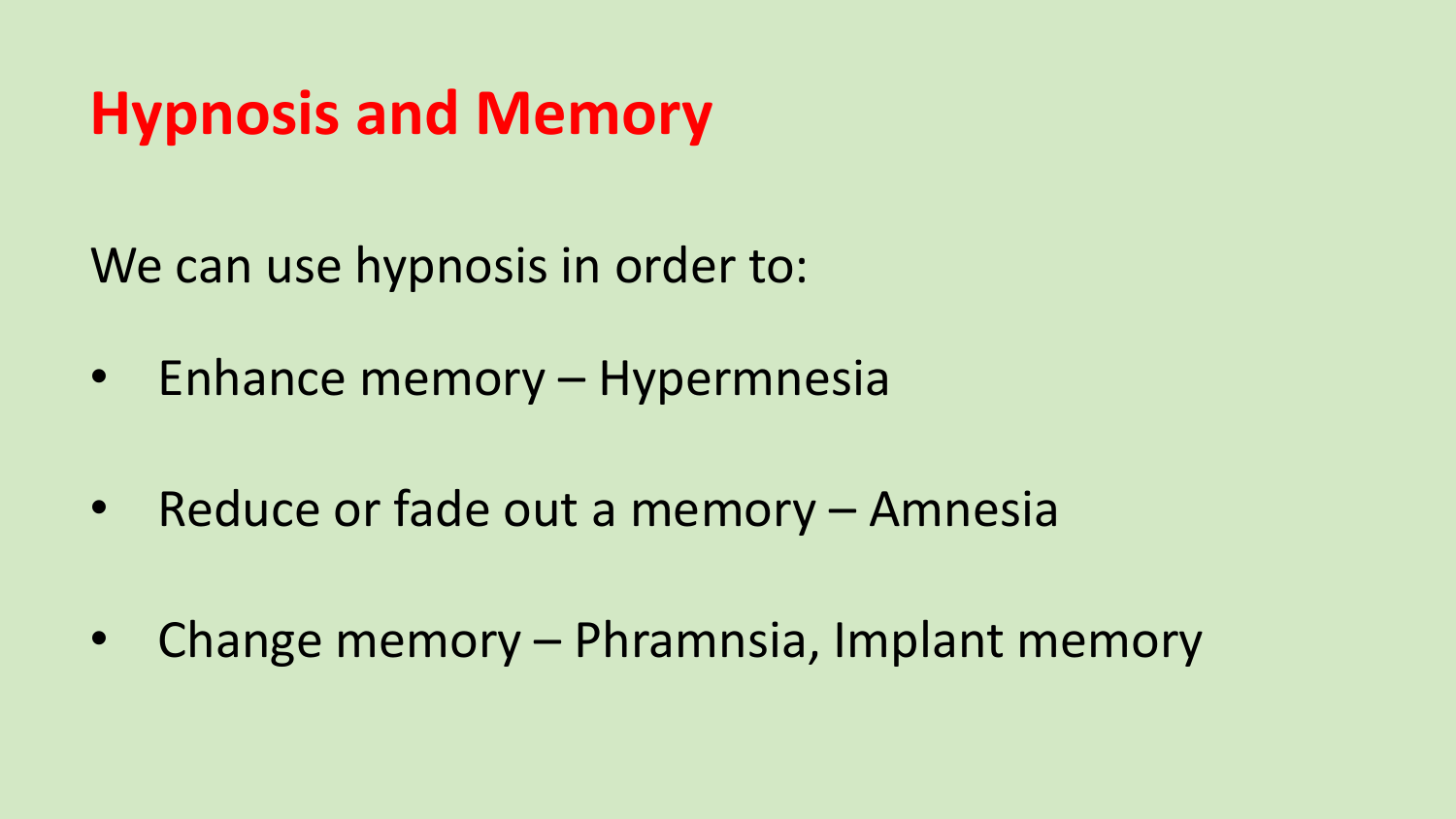### **The uses of hypnosis with memory**

- In the cognitive field
- In the dynamic field

Retrieving a memory of a dynamic traumatic event that has been suppressed.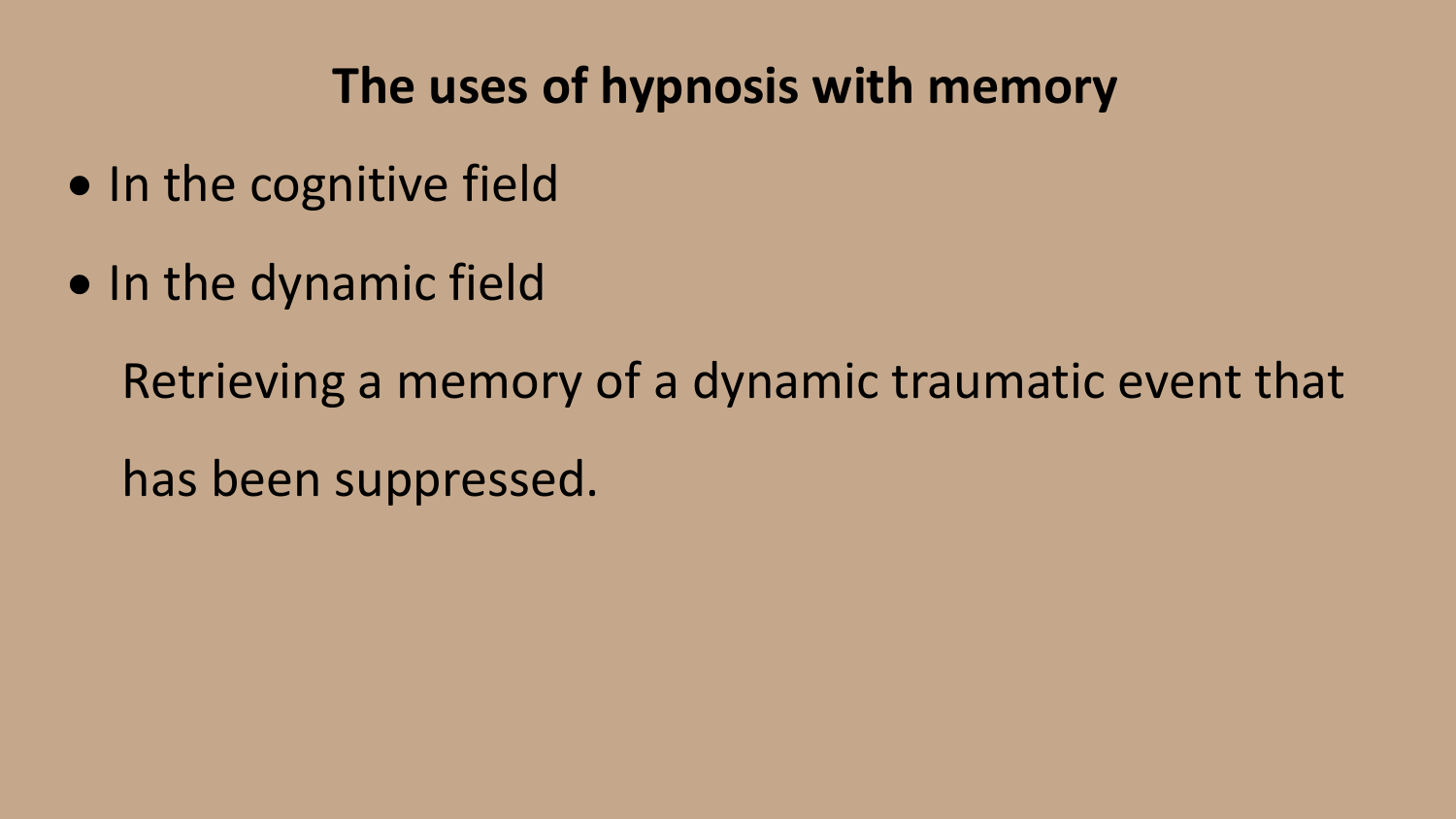## **The Iceberg Model**

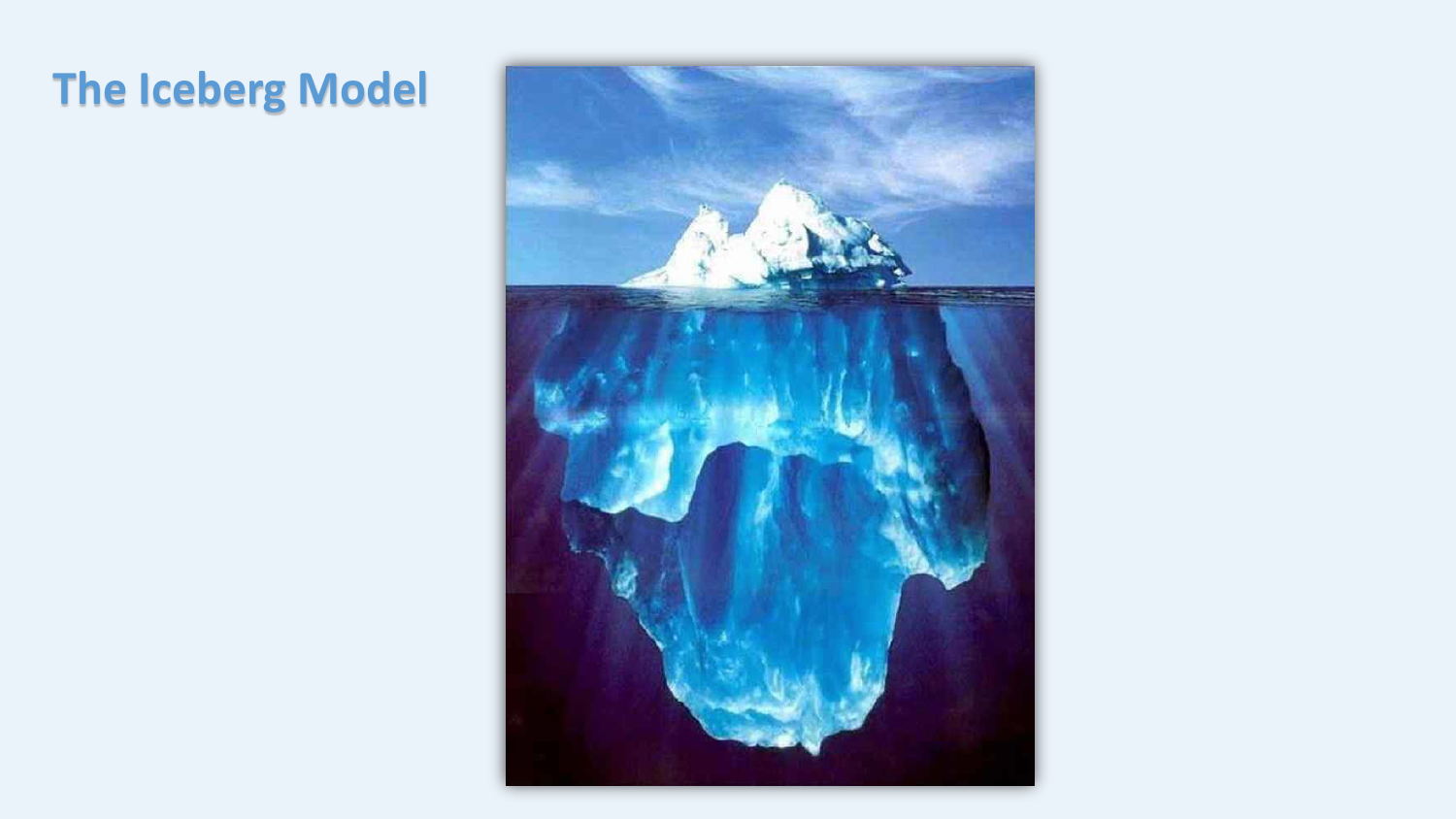# **Principles for working with hypnosis in the field of memory**

Everything the hypnotist does may be a suggestion.

There is an increased possibility of abreaction.

Usually being relaxed and calm can help.

A hypnotized patient's confidence of an event memory is increasing for a true memory as well as for false memory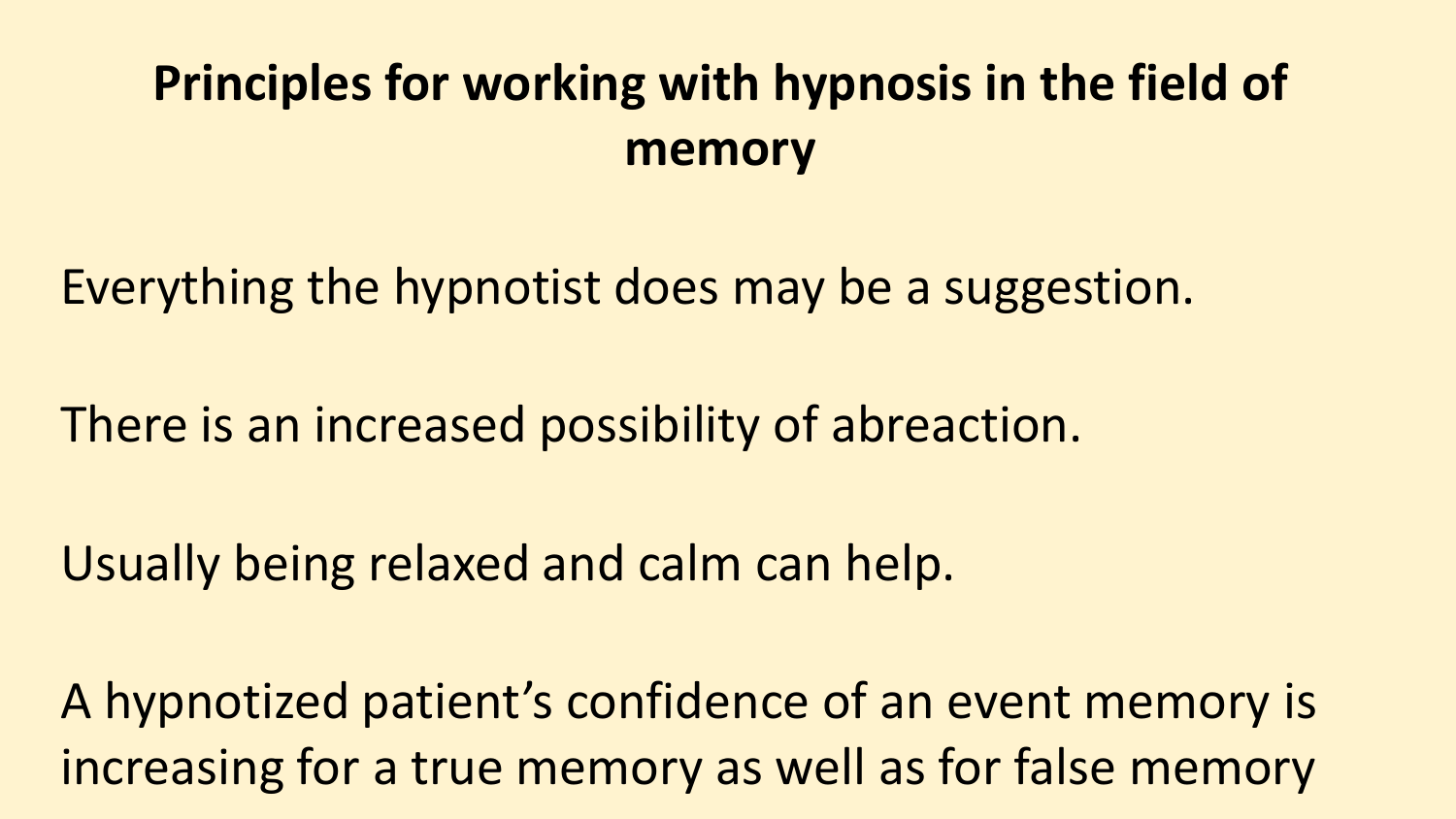We shouldn't relate to memory that occur in hypnosis as truth unless there is an independent proof.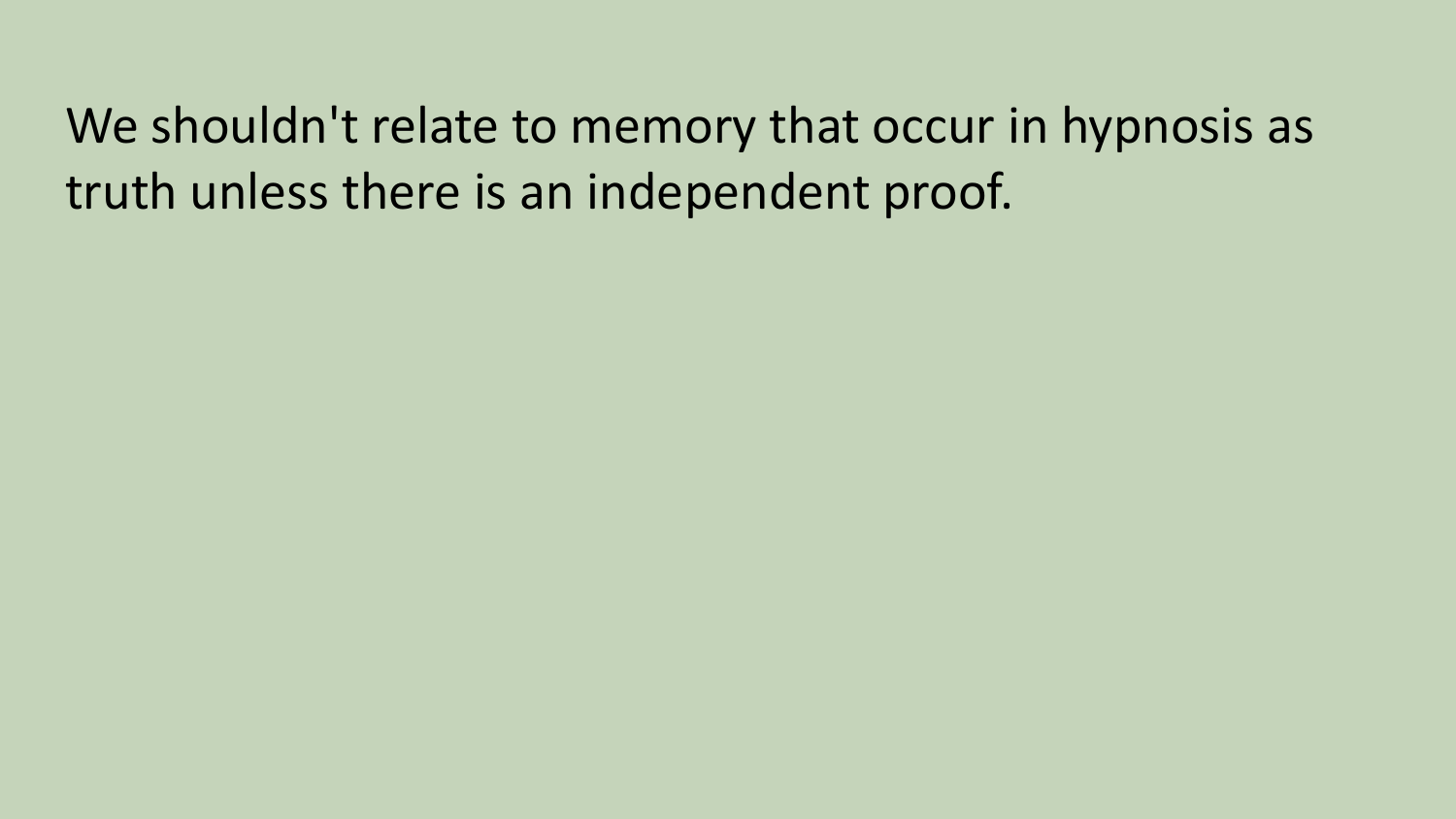# **Techniques for working with hypnosis in the field of memory**

We have to address the relevant senses

We can enable a possibility of detachment from the experience (TV)

We can enhance control (remote control)

Recommended to start the recall with a neutral memory of something that happened before the event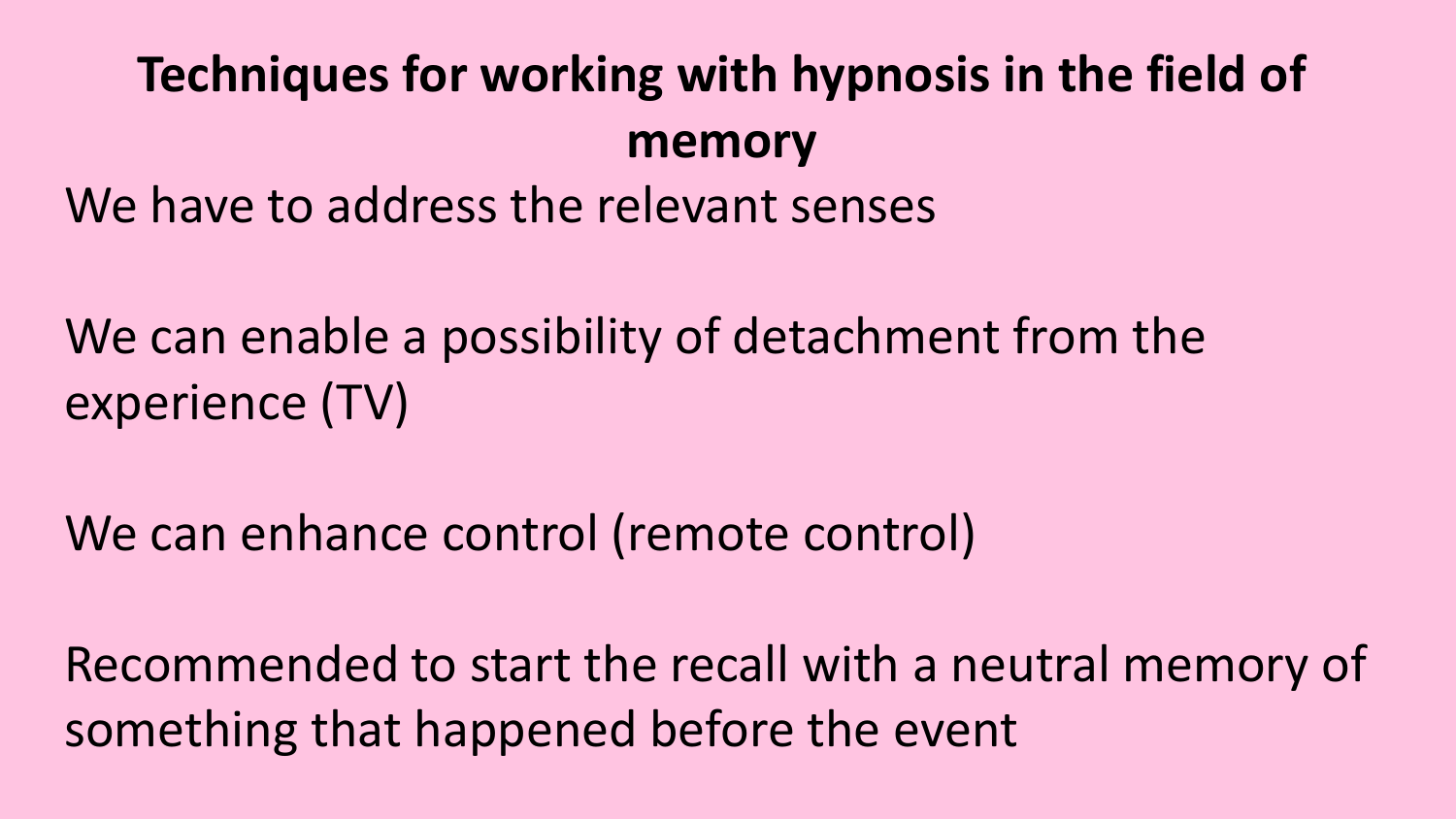Watching the event from another point of view or angle (from a ladder).

Tailoring a specific suggestion to the patient's

characteristics (for an computer engineer - enlarging the

memory chip of his inner computer)

Spontaneous & suggested amnesia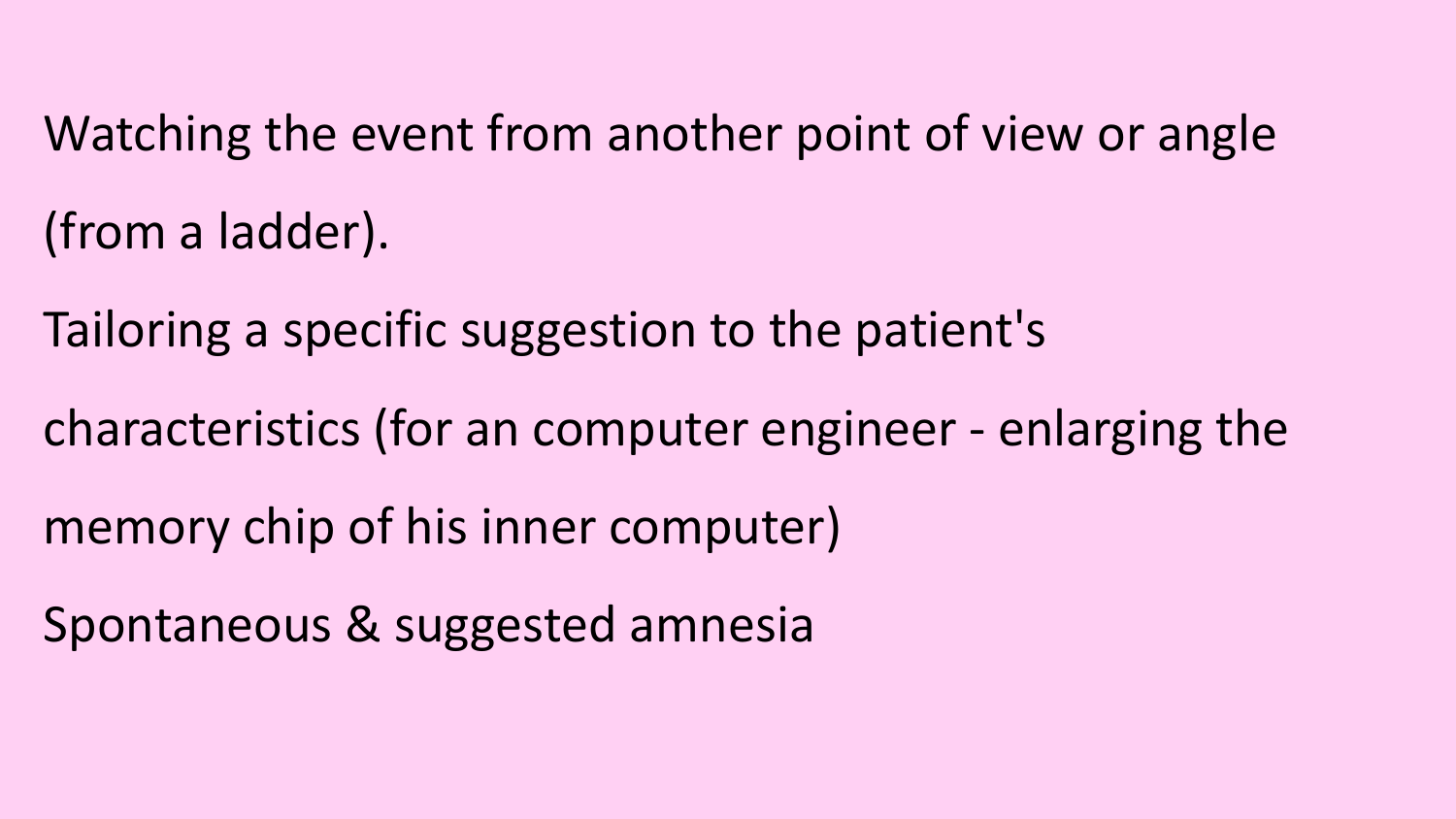Turning to a different sensory channel than the one the

patient tried before – visual, auditory, etc.

Direct and formal techniques: time regression with

clock, a river of time (CHEEK & LECRON 1968), elevator, train

computer, TV. Or revivification- the patient fells like he

lives again the event.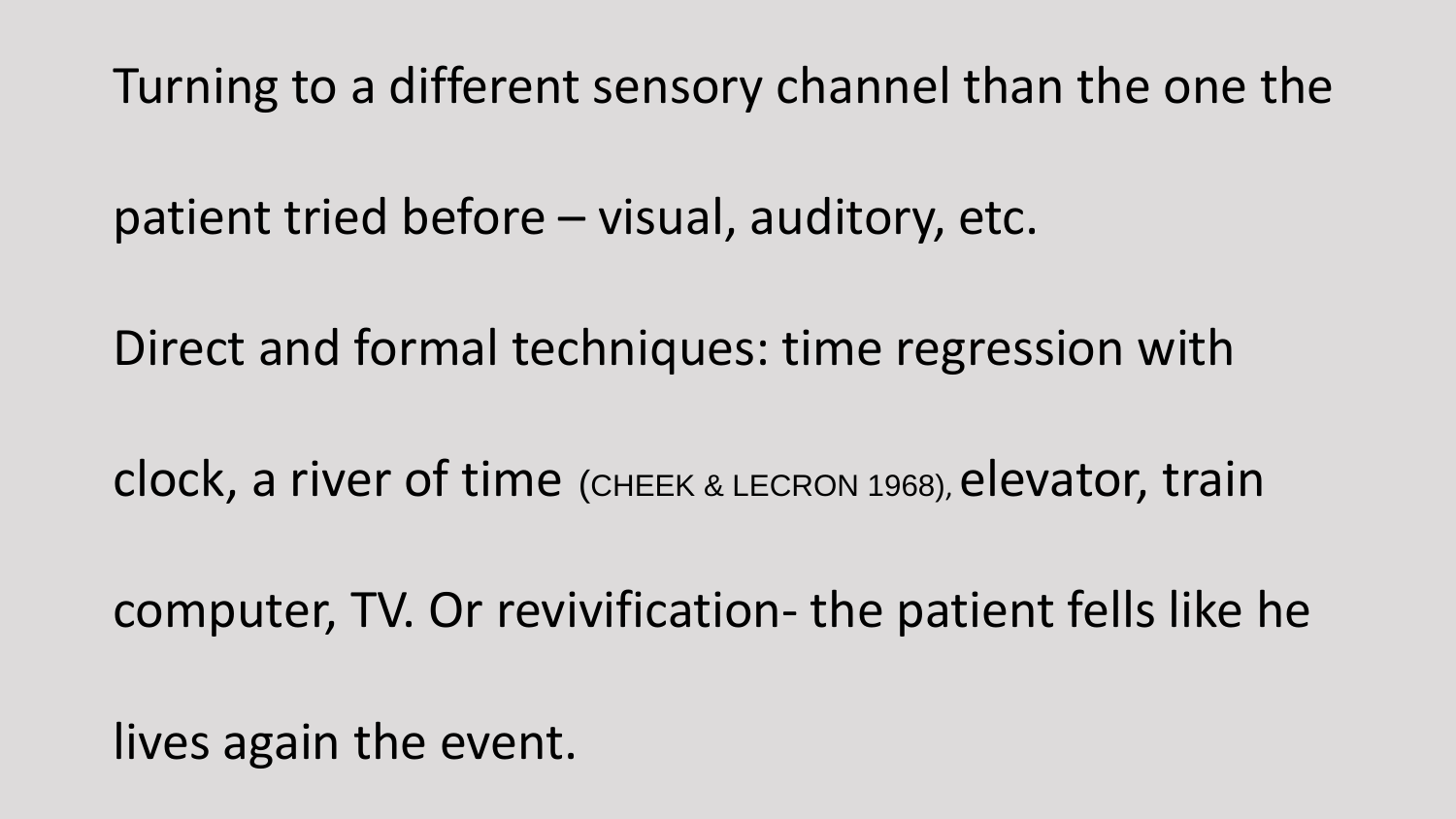#### **In the post traumatic field:**

Creating hypermnesia of a traumatic memory

Creating hypomnesia of coping in an event

Implanting false memory (paramnesis) – February Man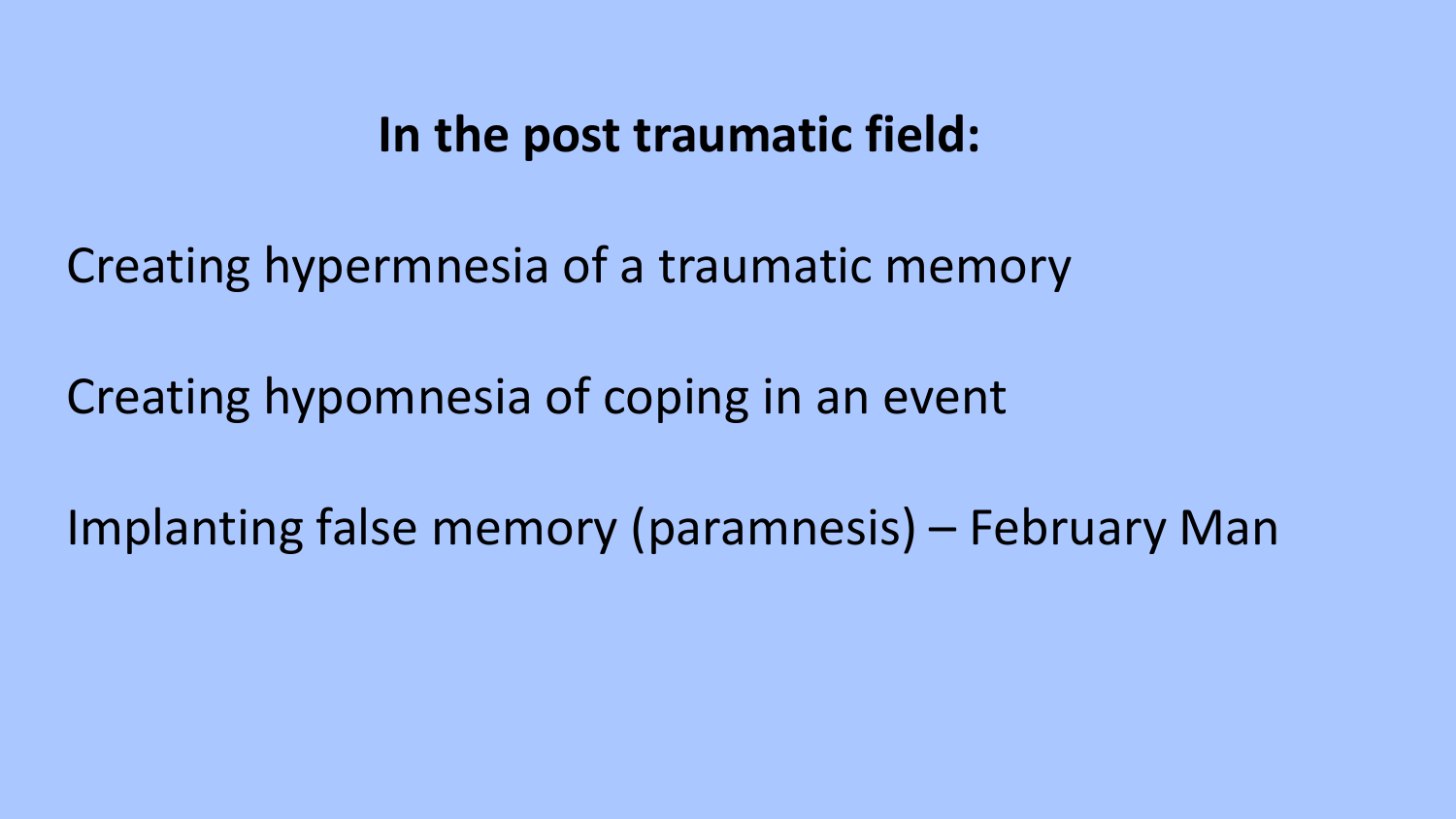#### **Ericksonian techniques**

Using double-bind suggestions (The memory will appear

in an hour or two).

Age regression with calendar

Automatic painting

Automatic writing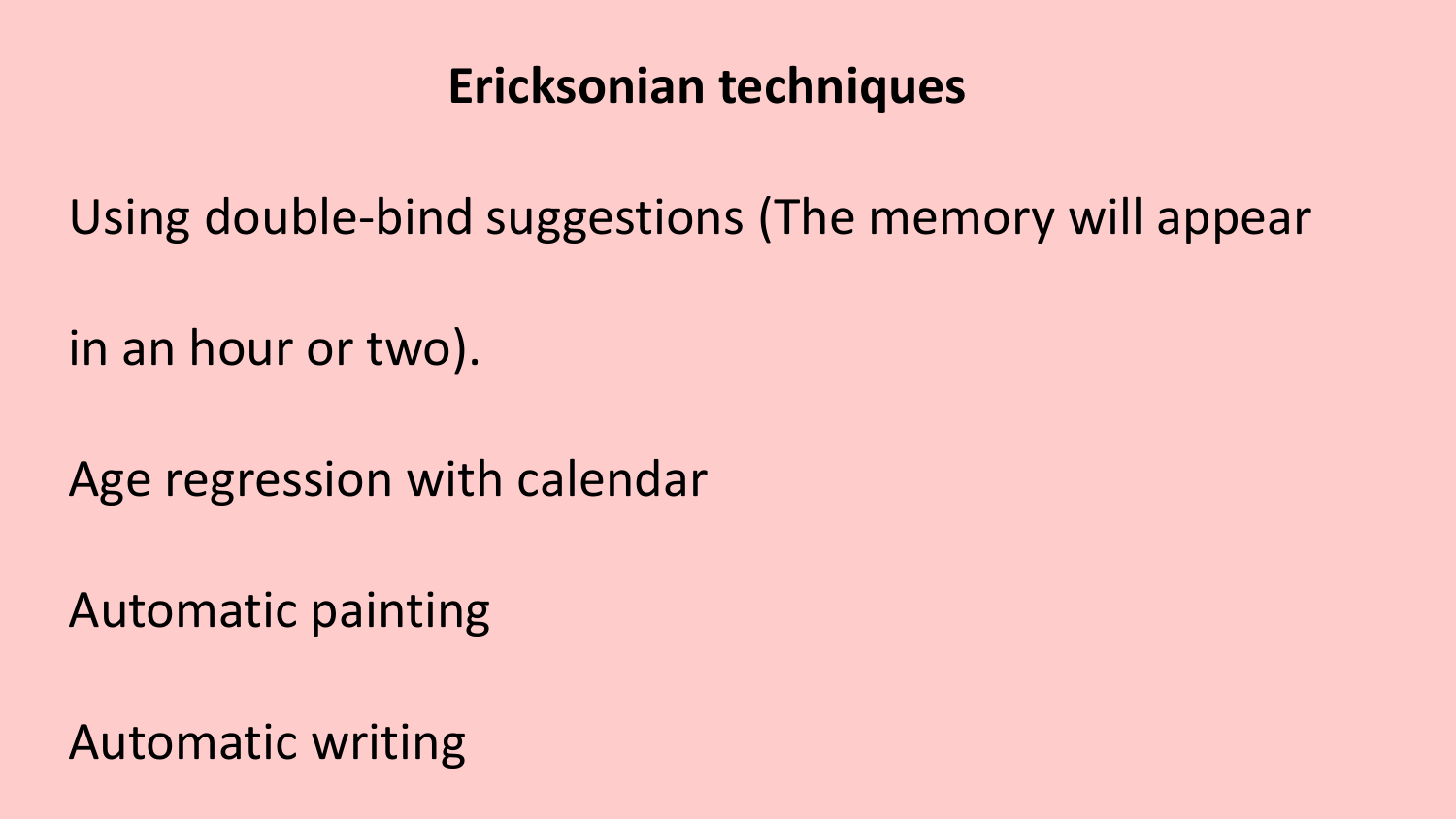## **Forensic Hypnosis**

- Using hypnosis in criminal investigations to refresh or enhance memory of an eyewitness, victim or suspect
- False Memory
- Confabulation
- Suggestions by the hypnotist
- Relating to a memory as real only if there is independent support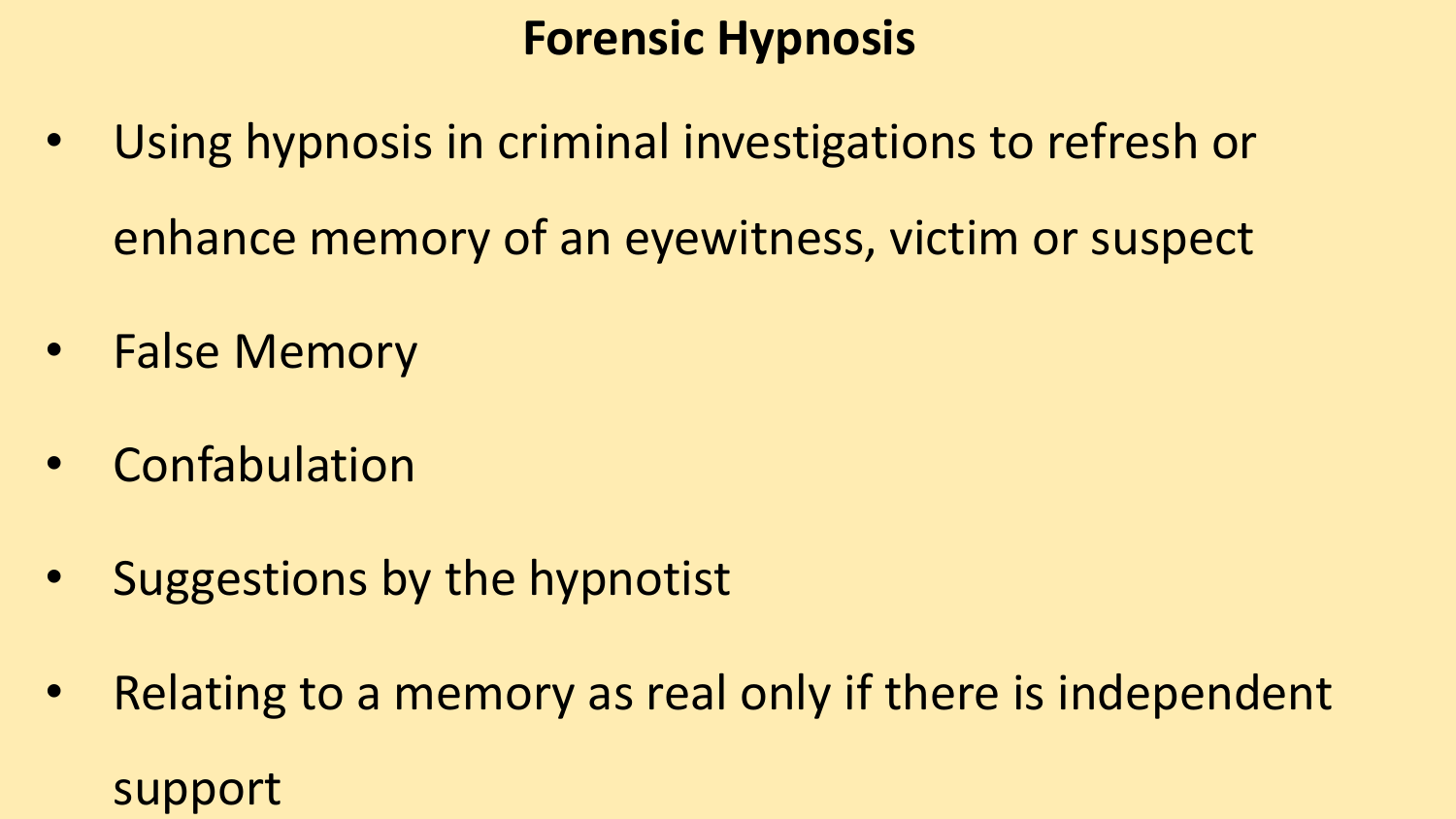#### **Other uses of hypnosis in the memory field**

- Memory enhancement " for the client's benefits"
- Memory enhancement in used in accident investigations
- The same caution has to be taken as in forensic hypnosis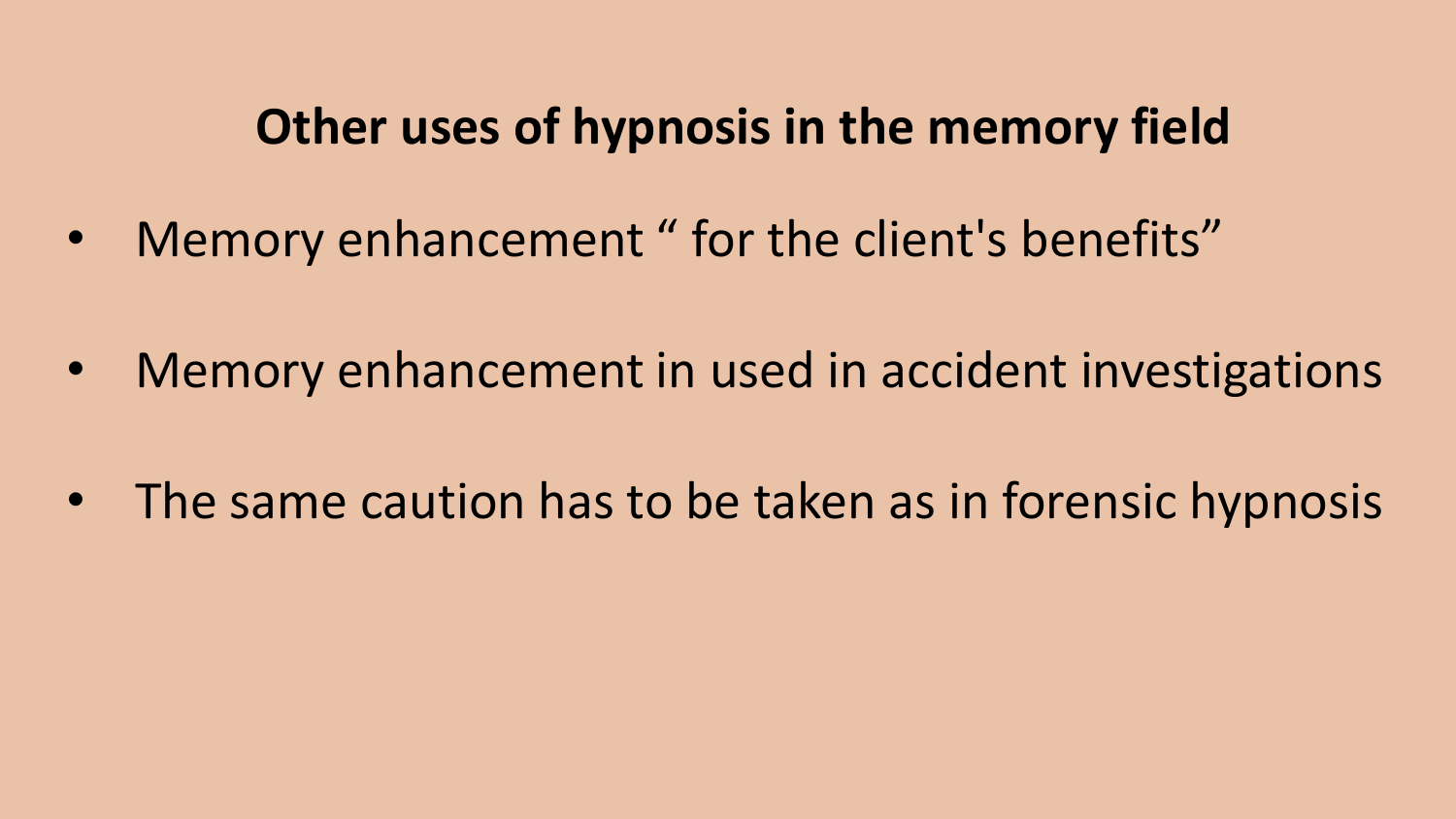## **Ethical considerations**

Implanting false memory

What should we do with our beliefs?

What should we do with our knowledge?

What to do when memory comes up during

hypnosis and the patient has amnesia of it?